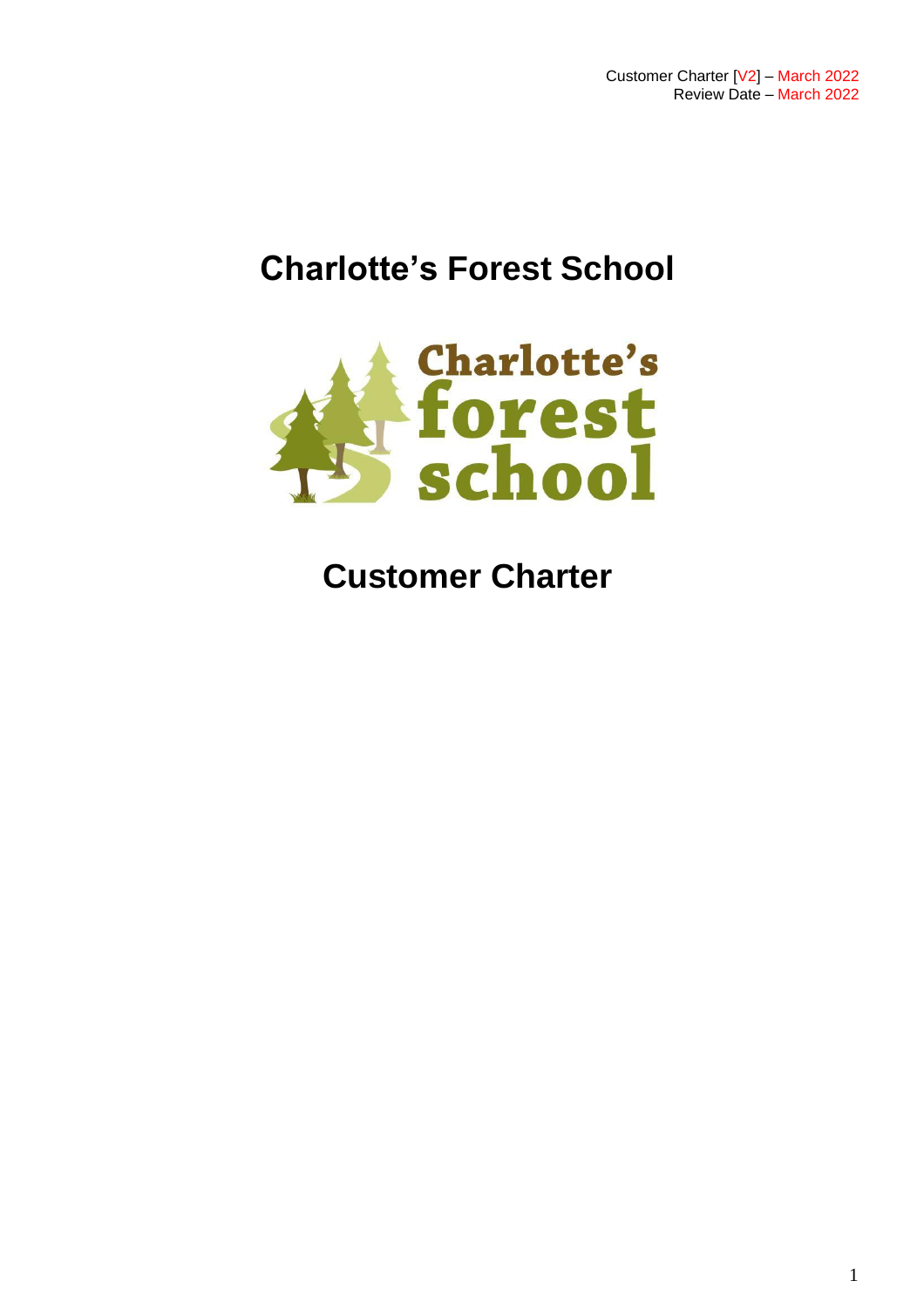### **Customer Charter**

#### **1. Overview**

1.1 Charlotte's Forest School provides training, uses the assessment criteria as determined by ITC First and aims to provide quality training for all learners.

- 1.2 This charter makes explicit
	- a) Our service commitment to all of our customers
	- b) Our level of expectation of the service level required from Charlotte's Forest School staff
	- c) The basis on which customers can provide feedback.

#### **2. Information Immediately Available upon Telephone or E-mail Enquiry**

2.1 Charlotte's Forest School have a friendly, approachable, knowledgeable and efficient approach and will take the time needed to fully understand your requirements and should be able to supply you with the following information immediately upon enquiry.

- a) All fee structures, costs and resources associated with the qualification
- b) The assessment methods used for qualifications
- c) Qualification training course outline and purpose
- d) Administration procedures
- e) Verification documentation and evidence of assessment decisions affecting learner's results
- f) Qualification specification, resources & materials required
- g) The policies and procedures of Charlotte's Forest School
- h) Health & safety guidelines
- i) Customer complaints procedure
- j) Assessment and other appeals procedure

#### **3. Customer Service Statements**

Charlotte's Forest School will aim to:

- a) Respond to all telephone enquiries during our Office hours (Monday Friday, 9am 5pm).
- b) Respond to all recorded telephone messages within 2 working days.
- c) Respond to all verbal, email, fax, website enquiries within 5 working days.
- d) Process candidate information and assessment evidence and forward to ITC First as soon as is reasonably practicable (aim is 48 hours) after course completion. Trainers sometime are on the road and travel to more than one consecutive training venues that will unavoidably delay processing. These multiple sequences of course will all be processes within 48 hours of completion of last course in the sequence.
- e) Issue the relevant certificates to candidates within 48hrs of receipt from ITC First provided all invoices are paid in full.
- f) Support Charlotte's Forest School trainers delivering Charlotte's Forest School training events.
- g) Acknowledge receipt of any appeal within 2 working days.
- h) Investigate appeal and provide a reply within 15 working days (3 weeks).
- i) Acknowledge receipt of any complaint within 2 working days.
- j) Investigate all complaints and provide a reply within 15 working days (3 weeks).
- k) Maintain and regularly update the ITC First website which is the first port of call for all routine administration and initial information regarding all qualifications and candidates.
- l) Provide feedback to any interested or concerned parties.
- m) Review this policy annually.